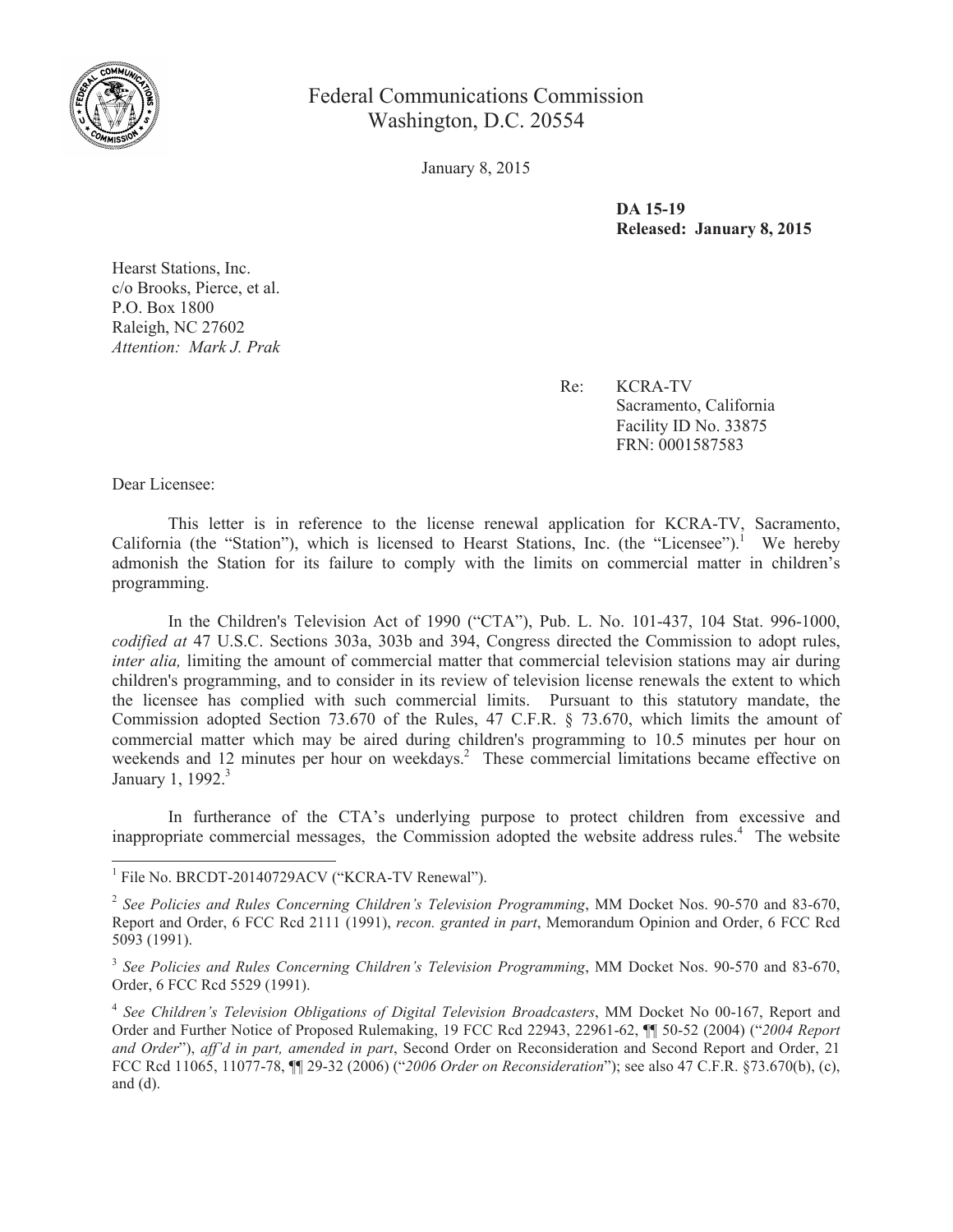address rules restrict the display of Internet web addresses during children's programming directed at children ages 12 and under. $5$ Specifically, Section 73.670(b) permits the display of Internet website addresses during program material or promotional material not counted as commercial time only if it meets the following four prong test: (1) the website offers a substantial amount of *bona fide* programrelated or other noncommercial content; (2) the website is not primarily intended for commercial purposes, including either e-commerce or advertising; (3) the website's home page and other menu pages are clearly labeled to distinguish the noncommercial from the commercial sections; and (4) the page of the website to which viewers are directed by the website address is not used for e-commerce, advertising, or other commercial purposes (*e.g.*, contains no links labeled "store" and no links to another page with commercial material).<sup>6</sup>

On July 27, 2014, the Licensee filed the above-referenced license renewal application for the Station. In response to Section IV, Question 5 of that application, you attached an exhibit which admitted that on October 12, 2013, the Station aired the URL address for the website "www.lazytown.com," which appeared during the closing credits of the children's program "LazyTown." The program was supplied to the Station, through NBC Network, by Sprout as part of the NBC Kids Saturday Morning E/I Block.<sup>7</sup> The inclusion of the website address is described by a NBC Network communication sent to the Station as being "inadvertently included" and "fleeting." NBC Network goes on to describe the precautions it takes to avoid such incidents and states that it is working "to develop and implement additional procedures to minimize the possibility of a re-occurrence of this isolated incident." The Licensee argues that because the website address was displayed for an "exceedingly short duration" and would not have been "discernible to a reasonable child viewer," the display was not a violation of the rules or was, at most, a *de minimis* violation. The Licensee requests that, if the Commission finds the display of the website address to be other than a *de minimis* violation of Section 73.760, the violation should be treated in a similar manner to recent "host-selling" violations, which resulted in the sanction of an admonishment<sup>8</sup>

Even though the website address was displayed for only a short duration (estimated at less than one-half of one second), the display of a website address during program material, for any period of time, that does not comply with the four-prong test is a violation of Section 73.670(b). No evidence has been provided demonstrating that the website complies with the four-prong test set forth in Section 73.670(b) and upon prior examination of the website we concluded that it does not comply. In particular, the website does not meet the fourth prong of the test because, as recently as July 2, 2014, the top of the homepage of the website contained content of a commercial nature in the form of a link labeled "shop."<sup>9</sup>

<sup>5</sup> *See 2004 Report and Order*, 19 FCC Rcd at 22961, ¶ 50; 47 C.F.R. § 73.670, note 2.

<sup>&</sup>lt;sup>6</sup> See 47 C.F.R. § 73.670(b). In 2006, on reconsideration, the Commission retained the original text of Section 73.670(b) concluding that "the website address rule fairly balances the interest of broadcasters in exploring the potential uses of the Internet with our mandate to protect children from over-commercialization." The Commission went on to clarify that "broadcasters are free to display the addresses of website that do not comply with the [fourprong] test during allowable commercial time, as long as it is adequately separated from the program material." *2006 Order on Reconsideration*, 21 FCC Rcd at 11078, ¶ 32.

<sup>7</sup> KCRA-TV Renewal, Exhibit 22.

<sup>8</sup> *Id.*at p. 2 (citing *see, e.g.*, *Winston Broadcasting Network, Inc.*, Admonishment Letter, 28 FCC Rcd 15627 (Vid. Div. 2013) (admonishing television station in connection with the Xiaolin Showdown incident); *WAOW-WYOW Television, Inc.*, Admonishment Letter, 29 FCC Rcd 133 (Vid. Div. 2014) (same)).

<sup>9</sup> *See e.g., Orlando Hearst Television, Inc.*, Admonishment Letter, 29 FCC Rcd 9634 (Vid. Div. 2014); *COMCORP of Texas License Corp*., Admonishment Letter, 29 FCC Rcd 9692 (Vid. Div. 2014). When viewed on January 6,